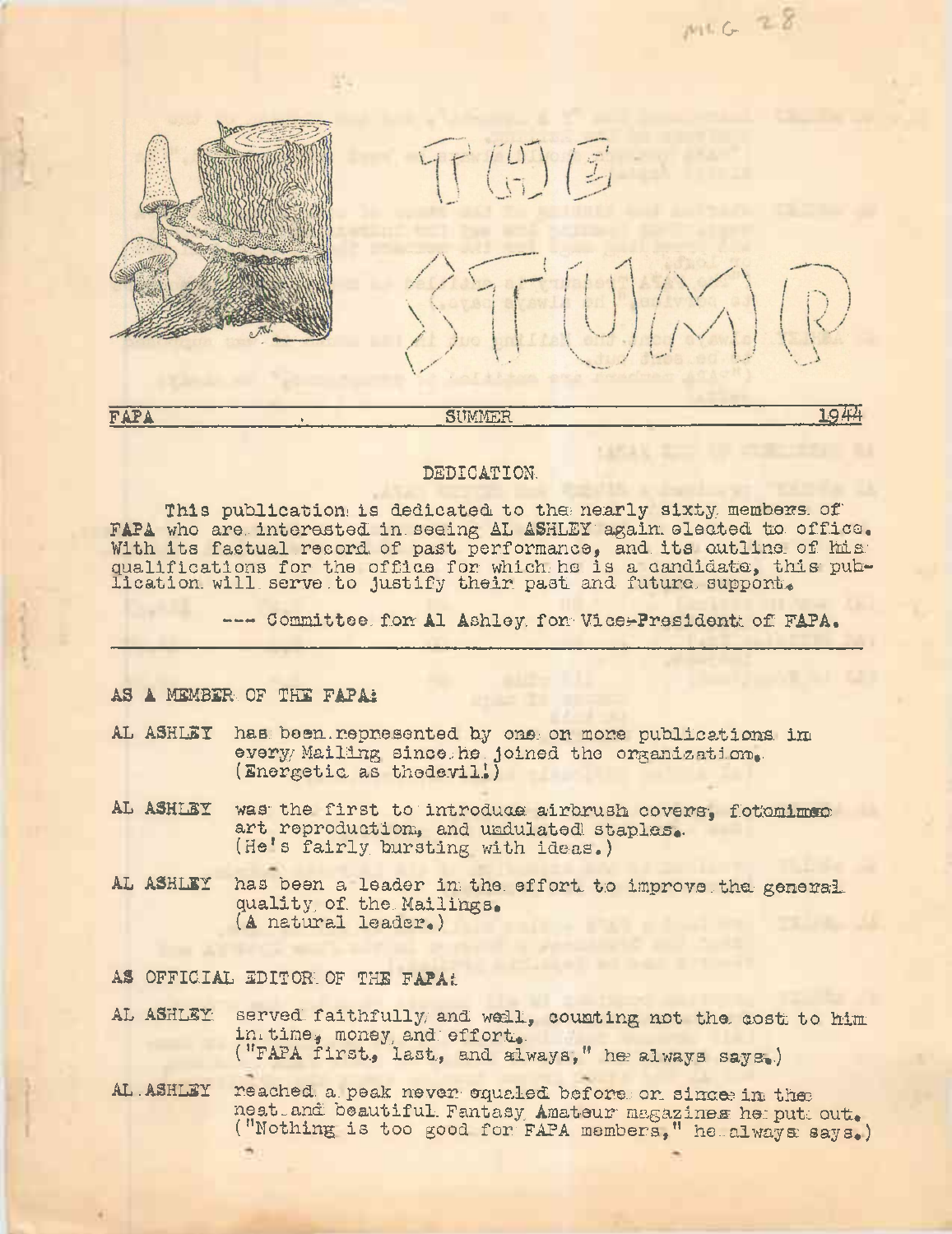- AL ASHLEY introduced the "F A Lean-to", and the listing of the contents of the Mailing. ("FAPA members should always be kept well-informed," he always-says.)
- AL ASHLEY: started the listing of the stock of back issues of FAPA mags, thus opening the way for increasing the Treasury, mags, thus opening the way for indreasing the freatury, or Lost. ("The FAPA Treasury is entitled to money, and the members to service.," ha. always- says.)
- AL ASHLEY. always: sent: the Mailing out in the month its waa supposed to be-sent... out... ("FAPA members arc entitled to promptness-," he. always  $s$ ays.)
- AS president: of. THE FABAi
- AL ASHLEY promised a-BIGGER. and BETTER. FAPA.

|                                                    | Total pubs                                        | Average<br>Membership, | Average<br>Wait-List | Av. Treas.<br>Balance |
|----------------------------------------------------|---------------------------------------------------|------------------------|----------------------|-----------------------|
| $1941 - 42.$<br>(Al nott in office)<br>$1942 - 43$ | 88                                                | 48                     | 2.25                 | \$14.55               |
| (Al Official Ed.)<br>1943-44                       | 9.8                                               | 50                     | 5.5.                 | 14.97                 |
| (Al is President)                                  | 112 plus<br>number of mags<br>in this<br>mailing. | 65                     | 8.5                  | 19.87                 |

 $(A1$  Ashley obviously keeps his promises.)

- AL ASHLEY- pledged a-bulging treasury. (See. above.how.he. keeps his promises.)
- AL ASHLEY, promised to aid expansion of the Laureate Awards. (Again.he kept his promise.)
- AL ASHLEY! promised a FAPA emblem available to all members. (Read the President's Message. in, the June  $1944$ : FA and observeshow: he skept his promise.)
- AL ASHLEY promised pensions to all members reaching the age of one hundred and ten. (All members reaching that age are now. Lolling at ease and. Living the Life of Reilly on their-FAPA pensions. and AL has again proven that he keeps his promisses.)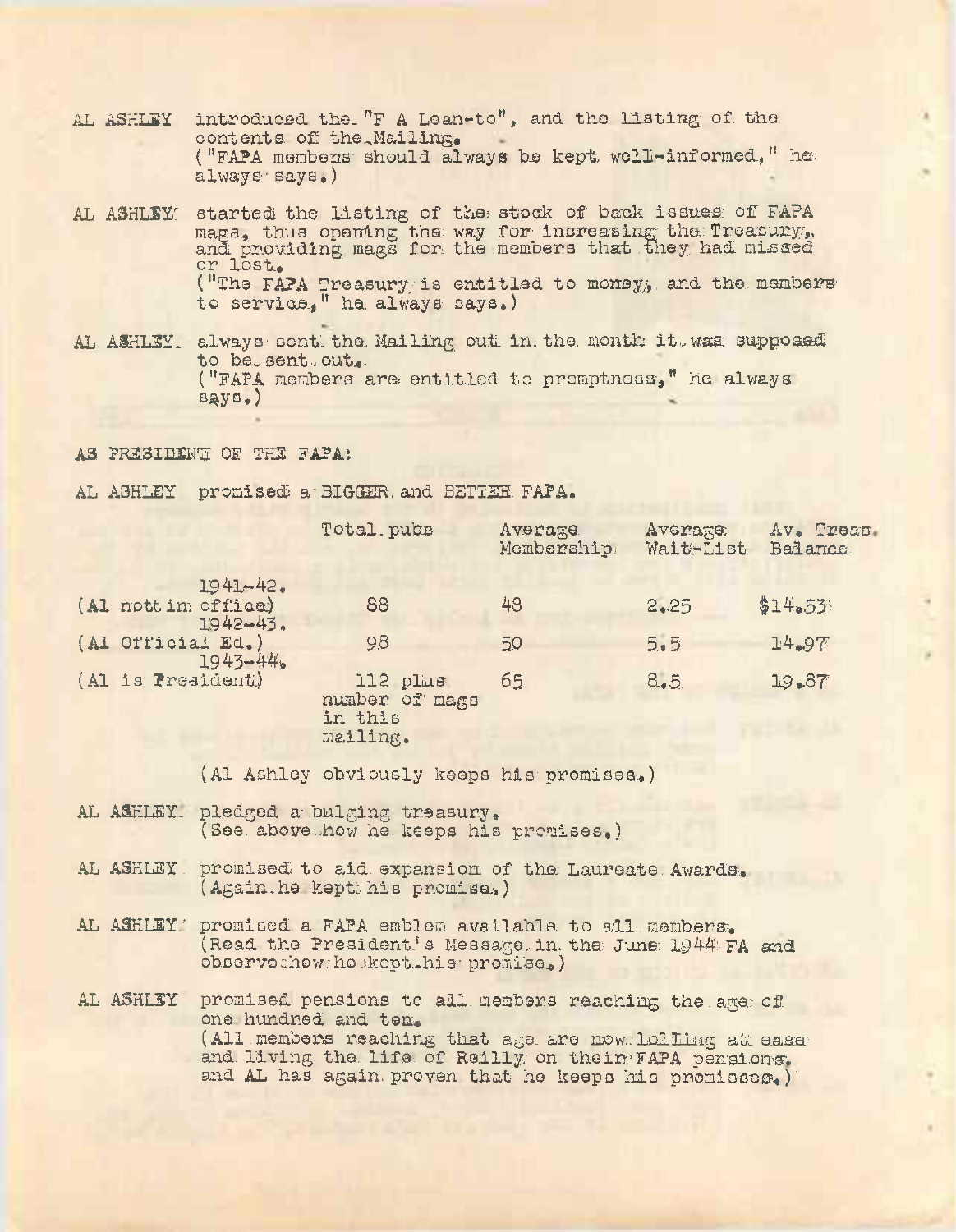#### FAMOUS FEN TESTIFY.

"AL ASHLEY is indubitably the best---in fact the only man who can handle the job of Vice-President in the manner in which it should be done. The prime requisite for the job of Vice-President<br>is the ability to do nothing in a capable and charming namner. AL<br>ASHLEY is unquestionably, the greatest loafer and do-nothinger that.<br>I have ever encounter added qualification that he is even dilatory about getting around to his leafing. I respectfulily, submit that no member of FAPA has such oua lifications in greater quantity. Elect AL ASHLEY as our Vice-Fresident and I can assure you that nothing will be done--and who culd ask for more?

E- Questit Come

E. Everett Evans, President, NFFR.

A leading fan artist says:

"AL ASHLEY is possessed of an unbelievable driving enemgy. In the years I have known him he has driven me to wear my fingers to the hone drawing pictures for his many rags, driven me to distraction, drive me to drink, and finally driven me to the bnink --- " The last thing I do will be to vote for AL ASHLEY!"

> Jack Wiedenbeck. in a schizo-phrenzy.

J.K. IF COON BELLE

"The Holy Klono breathed into the babe, that was to become AL ASHLEY, the spirit of a perfect Vice-President. The Arisians trained him for the position."

Edward E Smith

dward E. Smith, Ph. D.

"AL ASHLEY is undeniably ghu's gift to fapadom. Any who quest-<br>tion my statement are invited to ask AL ASHLEY himself!!!"

Walt Liebscher, Editon of Chanticleer.

"AL ASHLEY him belly fine guy. AL ASHLEY him belly fine man fol Lice-Plesident. AL ASHLEY him belly get 'lected. AL ASHLEY him belly be good when 'leated ol Hoy Ping Pong kick him im belly.

Hox Ping Pong

"After a very careful and searching study of the membership of the FAPA, I find AL ASHLEY the one best qualified to hold the position of Vice-President during the coming year. As President of your organization I feel it my duty to advise his election."

aldation Ashloy of FAPA.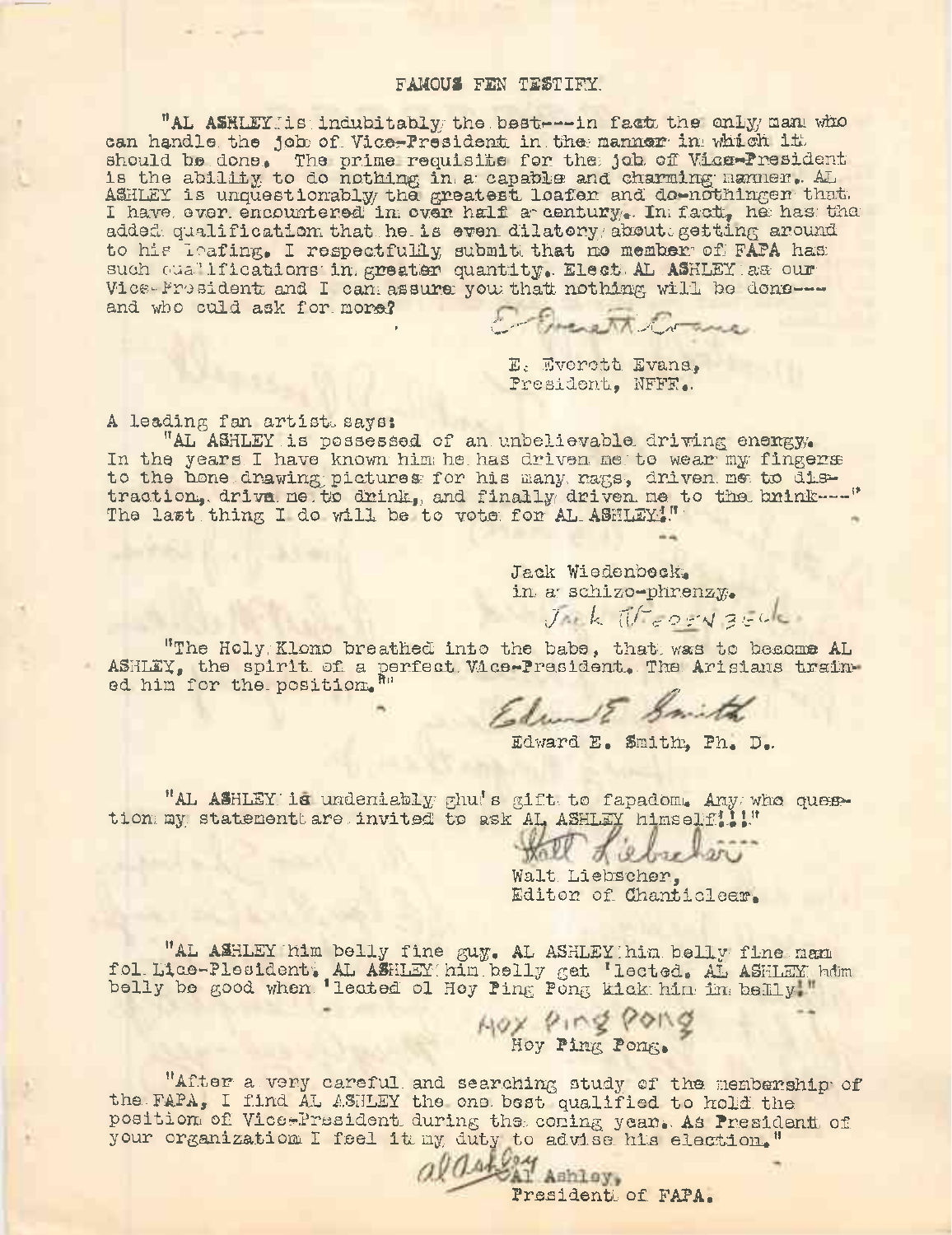# $E$   $E$   $E$   $I$   $I$   $I$   $I$   $I$   $I$   $I$   $I$

WE, THE UNDERSIGNED, hereby dealare curselves unuttenably in favor of the candidacy of THE HONERABLE AL ASHLEY, the 1944 Genius of Battle Creek, for the office of Vice-President of the F A P A. We know his record; we know his abilities; we know the sweetness of his character; we know his interest in all Fan natters, and are positive that he, and he alone, can sucessfully fulfill the duties of this office. We urge your wholehearted support of his candidacy, and suggest that you wete AT LEAST ONCE for him in the coming election.

(1) instort hurchill Chiang Kaishek Franklin D. Rossevell Dord Jamew XX Joseph Stalin<br>Dord Jamew XX Joseph Stalin<br>Dord Jamew XX Joseph Stalin albert Einstein James J. Jeans Robert Millikan Burg Crosby Henry Kaiser Willy Ley Henry Wallace Henry Morganthan, Ir. Hungry Henry, the Bum (nowto he get in here?) MV. Viam Shokespen (Nendell Willkie Edgar Kice Dwiroughs James a. Farleyns alfed E. Smith Koset a Heinley He fort Hoove home W. Campbel alf M. Landon Mary anaedinger

and 9,437 other names, for which we have not room hene.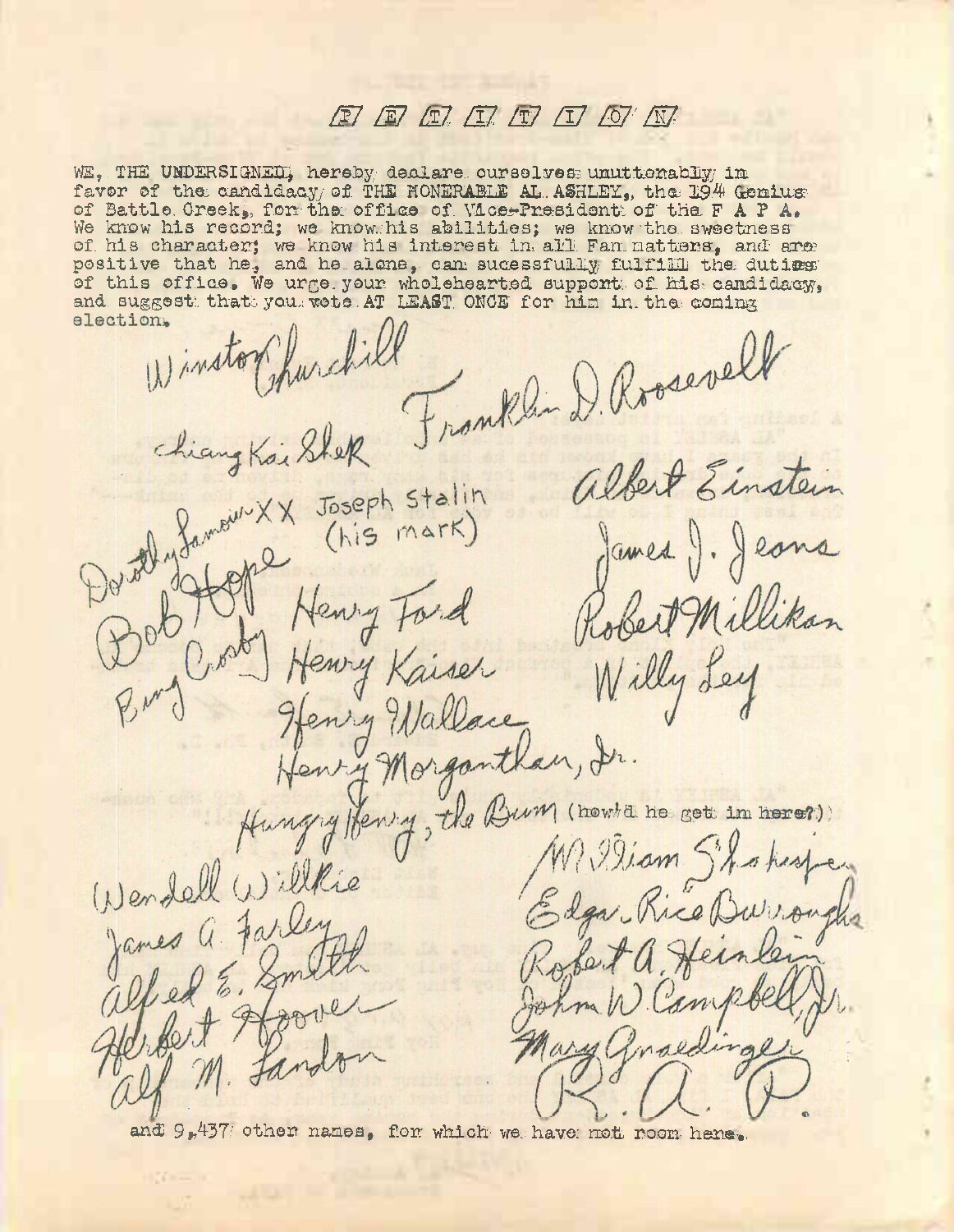AL SSHLEY has never been noted for anbiguosity. He makes no vague promises to serve to the best of his ability, abetting that which is good, and shunning that which is ungood. AL ASHLEY has an abiding faith in the future of the FAPA, and has shown that he pos-sesses definite ideas on how to make it a BIGGER and BETTER organization. AL ASHLEY stands four-square on

#### YE OLDE PLATFORME.

#### AL ASHLEY

continues to favor a BIGGER AND BETTER FAPA and promises to work with unabated energy toward that end.<br>("Onward and Upward, he always says, speaking in the voice of a true was rocketeen.).

### AL ASHLEY

continues to stand firmly for the best democratic ideals. (Would you like a cigan? Sorry! AL won't give you one because "nicotine destroys the delicate enamel of the teeth which, once destroyed, can mever be replaced." Besides, AL snokes Luckies. Have you a baby? Is she ever sixteen? AL will be glad to kuss  $h$ er.)

## AL ASHLEY

stands for Laureate Awards for each Mailing, with Grand Awards at the end of the year. He promises to do all in his power to give new. dignity and importance to the Laureate Awards. ("Give credit where credit is due," AL always says. as he tears up a bundle of dunning letters from the morning mail.)

#### AL ASHLEY

stands rocklike for the FAPA Constitution. He caused copies of this donstitution to be distributed to all nembers, that they too may profit from knowledge of its tenms.

("A rugged constitution is a healthy sign," he always says.)

## AL ASHLEY

is against padding the Supreme Court. ((Sorry. That got in by  $mistake$ .))

## AL ASHLEY.

pledges fair and thoughtful judicial decisions. He has studied canefully the FAPA Constitution, and is well qualified in a judiciar capacity.

(As an added inducement, AL was born under the Astrological sign of Libra, the balance, and is obviously thus especially gifted in matters judicial.)

NOW IS THE TIME FOR EVERY GOOD FAPAN TO VOTE FOR AL ASHLEY FOR V-P.